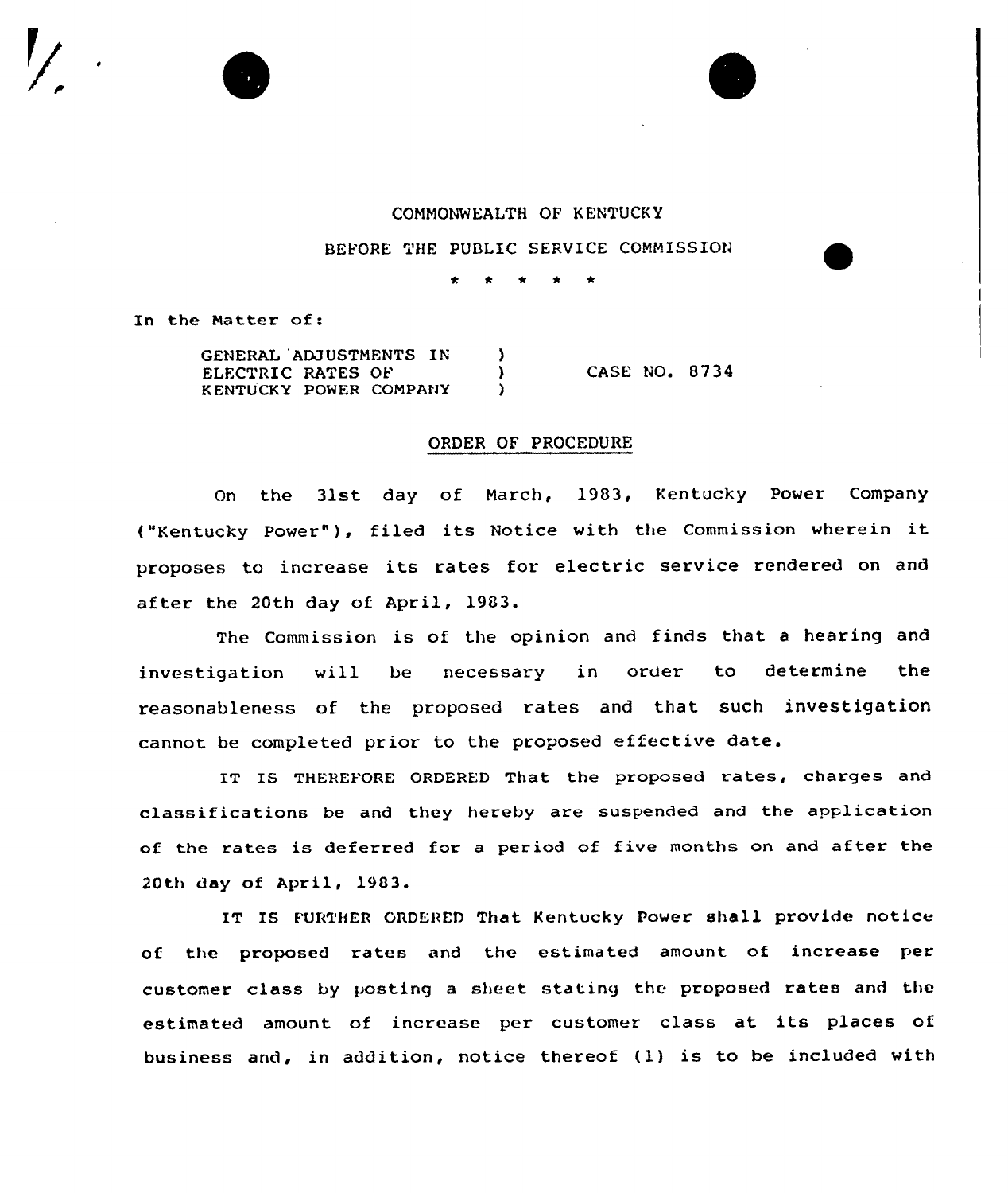customer billings made on or before the application is filed with the Public Service Commission, (2) is to be published by such date in a trade publication or newsletter going to all customers, or (3) is to be published once a week for three consecutive weeks in a prominent manner in <sup>a</sup> newspaper or newspapers of general circulation in its service area, the first publication to be made prior to the filing of the application with the Commission.

IT IS FURTHER ORDERED That the notice or publication shall include a statement to the effect (1) that any corporation, association, body politic or person may, by motion within 30 days after receiving notice of the proposed rate changes, request leave to intervene; (2) that the motion to intervene should be submitted to the Public Service Commission, 730 Schenkel Lane, P.O. Box 615, Frankfort, Kentucky, 40602, and should set forth the grounds for the request including the status and interest of the party; and (3) that a copy of the application and testimony is available for inspection (name of location or locations) and that copies of the application and testimony may be obtained by each intervenor in this proceeding by contacting the applicant at. a name and address to be stated in the notice or publication. Each notice or publication shall also contain the following language:

> The rates contained in this notice are the rates proposed by Kentucky Power Company, However, the Public Service Commission may order rates to be charged that differ from these proposed rates. Such action may result in rates for consumers other than the rates in this notice.

IT IS FURTHER ORDERED That two weeks subsequent to the filing of the application, Kentucky Power shall file its testimony in verified prepared form unless filed earlier.

 $-2$  -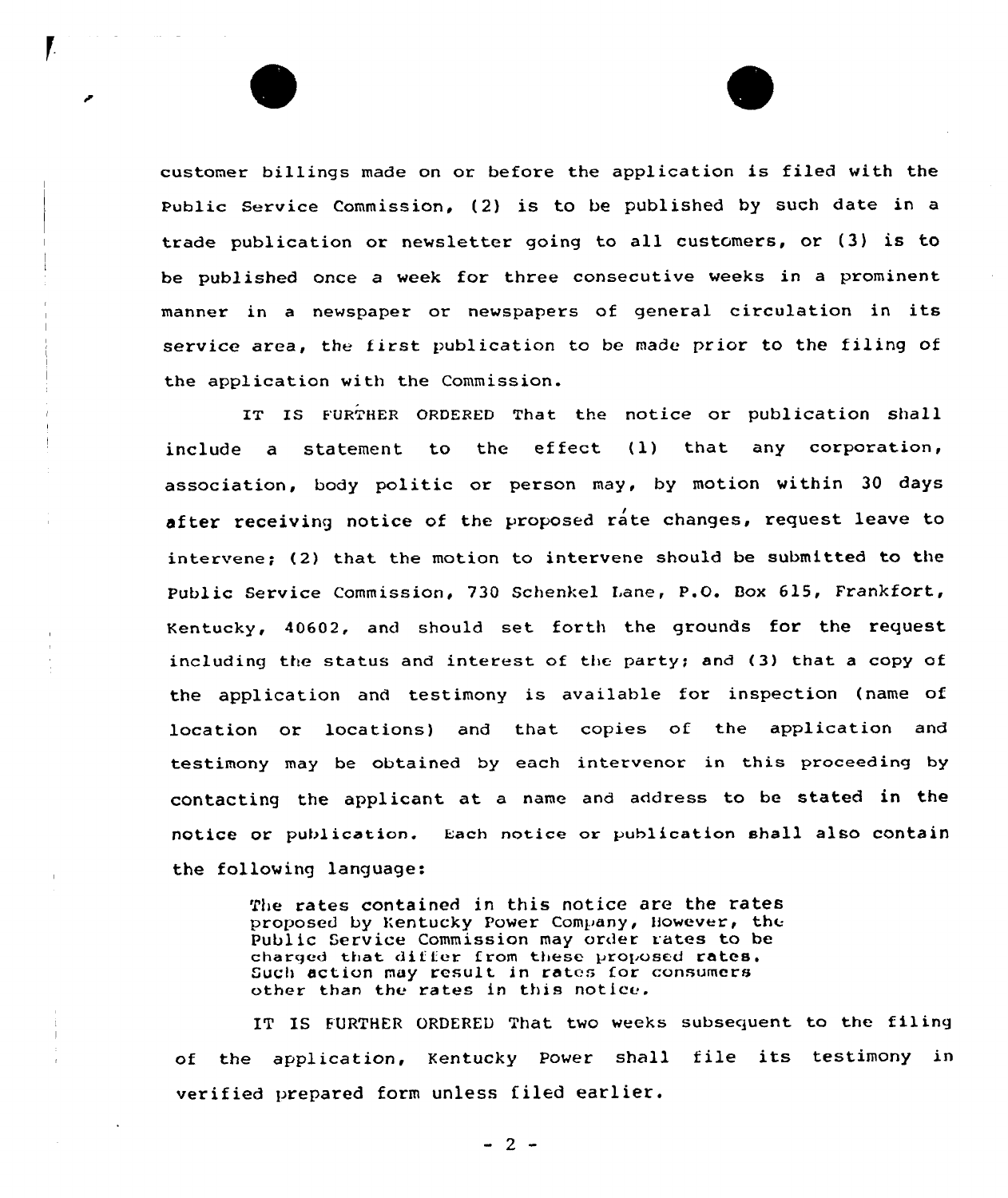IT IS FURTHER ORDERED That five weeks subsequent to the filing of the application, all Bequests for Infoxmation, each valume appxopriately indexed, to Kentucky Power shall be due, unless submitted earlier, with copies to parties of record and 12 copies to be submitted to the Commission.

IT IS FUTHER ORDERED That seven weeks subsequent to the filing of the application, Kentucky Power shall mail or deliver Responses, each volume appropriately indexed, to the ariginal Requests for Information, unless submitted sooner, with copies ta parties of record and 12 copies to be submitted to the Commission, and all Responses shall identify the witness ar witnesses who will be xesponsible for responding to questions relating to each request for information.

IT IS FURTHER ORDERED That nine weeks subsequent to the filing of the application, all Supplemental Requests for Information (to include only those matters within the scope of the initial request), each volume appropriately indexed, to Kentucky Power shall be due, unless submitted sooner, with copies ta parties of record and 12 copies to be submitted to the Commission.

IT IS FURTHER ORDERED That ten veeks subsequent to the filing of the application, Kentucky Power shall mail or deliver Responses, each volume appropriately indexed, to Supplemental Requests for Information, unless submitted sooner, vith copies to parties of record and <sup>12</sup> copies to be submitted to the Commission, and all Supplemental Responses shall identify the vitness or witnesses vho vill be responsible for responding to questions relating to each request for information.

 $-3 -$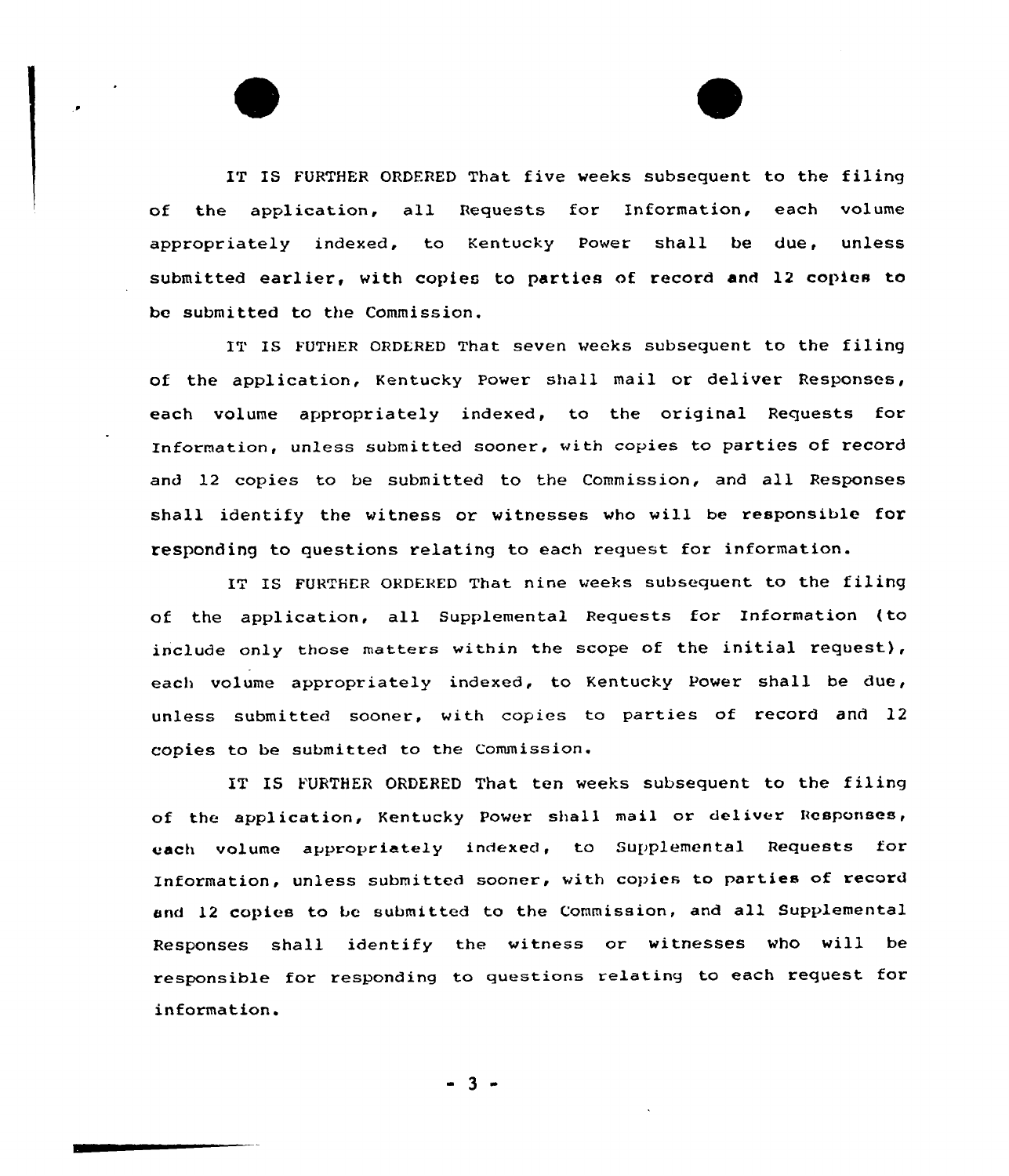IT IS FURTHER ORDERED That eleven weeks subsequent to the filing of the application, Intervenors shall file their testimony in verified prepared form, with copies to parties of record and 12 copies to be submitted to the Commission.

IT IS FURTHER ORDERED That thirteen weeks subsequent to the filing of the application, all Requests for Information, each volume appropriately indexed, to Intervenors shall be due, unless submitted sooner, with copies to parties of record and 12 copies to be submitted to the Commission.

IT IS FURTHER ORDERED That Intervenors shall mail or deliver Responses, each volume appropriately indexed, to Requests for Information within three weeks (sixteen weeks subsequent to the filing of the application) of receipt, unless ubmitted sooner, with copies to parties of record and 12 copies to be submitted to the Commission, and the Responses shall identify the witness or witnesses who will be responsible for responding to questions relating to each request for information.

IT IS FURTHER ORDERED That <sup>a</sup> hearing be and it hereby is scheduled to commence on July 26, 1983, at 9:00 a.m., Eastern Daylight Time, in the Commission's offices at Frankfort, Kentucky, for the purpose of cross-examination of witnesses of Kentucky Power, cross-examination of witnesses of Intervenors, and the presentation of rebuttal testimony, if any, by Kentucky Power.

IT IS FURTHER ORDERED That where notice of the hearing pursuant to KRS 424.300 is published by Kentucky Power in <sup>a</sup> newspaper, it shall be published in a newspaper of general circulation in the areas that will be affected one time not less than seven nor more than twenty-one

 $-4 -$